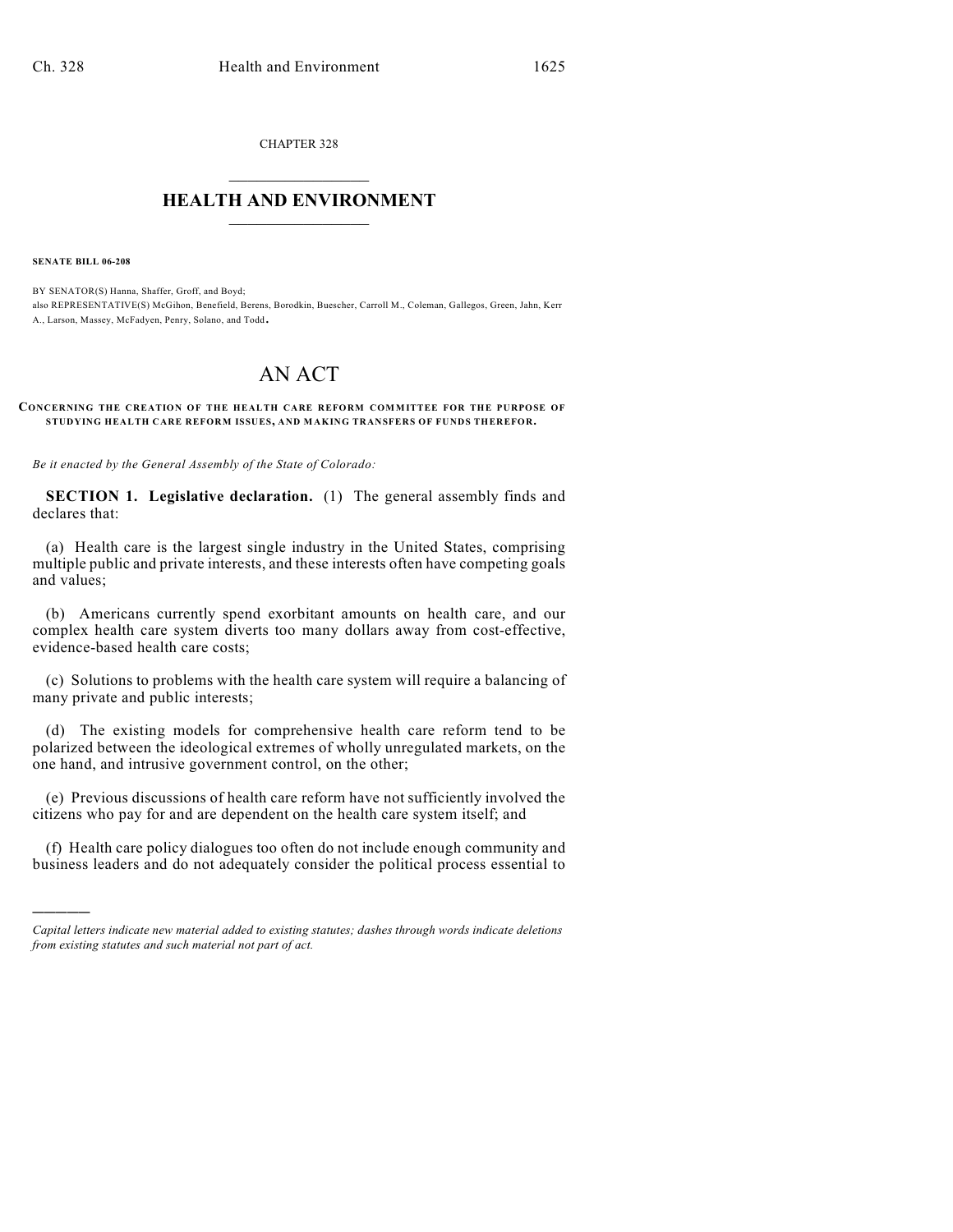bringing about the systemic reforms needed to lower and contain costs.

(2) It is therefore the intent of the general assembly to establish a blue ribbon commission for comprehensive state health care reform, which shall provide to the general assembly specific recommendations regarding improving the health care system that shall be considered by the general assembly.

**SECTION 2.** Part 1 of article 16 of title 10, Colorado Revised Statutes, is amended BY THE ADDITION OF A NEW SECTION to read:

**10-16-131. Health care reform project - blue ribbon commission for health care reform - repeal.** (1) THIS SECTION SHALL BE KNOWN AND SHALL BE CITED AS "THE ACCESS TO AFFORDABLE HEALTH CARE ACT".

(2) THERE IS HEREBY ESTABLISHED THE BLUE RIBBON COMMISSION FOR HEALTH CARE REFORM, HEREINAFTER REFERRED TO AS THE COMMISSION, FOR THE PURPOSE OF STUDYING AND ESTABLISHING HEALTH CARE REFORM MODELS TO EXPAND HEALTH CARE COVERAGE AND TO DECREASE HEALTH CARE COSTS FOR COLORADO RESIDENTS. THE COMMISSION SHALL BE AUTHORIZED TO EXAMINE OPTIONS FOR EXPANDING AFFORDABLE HEALTH COVERAGE FOR ALL COLORADO RESIDENTS IN BOTH THE PUBLIC AND PRIVATE SECTOR MARKETS, WITH SPECIAL ATTENTION GIVEN TO THE UNINSURED, UNDERINSURED, AND THOSE AT RISK OF FINANCIAL HARDSHIP DUE TO MEDICAL EXPENSES. THE COMMISSION SHALL HAVE THE AUTHORITY TO ESTABLISH SPECIAL PURPOSE SUBCOMMITTEES WITH NONVOTING MEMBERS TO EVALUATE AND CONSIDER HEALTH CARE ISSUES AS IT DEEMS NECESSARY TO FULFILL ITS GOALS AND OBJECTIVES, INCLUDING ISSUES OF ACCESS, COST, VALUE, AND PERSONAL HEALTH RESPONSIBILITY, AND MAY ESTABLISH BYLAWS, POLICIES, AND PROCEDURES NECESSARY TO MEET ITS OBJECTIVES.

(3) (a) THE COMMISSION SHALL CONSIST OF TWENTY-FOUR MEMBERS AS FOLLOWS:

(I) EIGHT MEMBERS WHO REPRESENT CONSUMERS. CONSUMER REPRESENTATIVES SHALL INCLUDE PERSONS WITH SIGNIFICANT HEALTH CARE RISKS, PERSONS WITH HIGH INSURANCE PREMIUMS, PERSONS WHO ARE UNINSURED AND UNDERINSURED, RESIDENTS OF RURAL AREAS, MEMBERS OF RACIAL AND ETHNIC MINORITY GROUPS, SENIOR CITIZENS, PERSONS FROM FAITH COMMUNITIES, DISABLED PERSONS INVOLVED IN HEALTH CARE ISSUES, REPRESENTATIVES OF THE MENTAL HEALTH COMMUNITY, AND PERSONS WHO USE OR MAY USE TELEHEALTH OR REMOTE HOME MONITORING SYSTEMS.

(II) EIGHT MEMBERS WHO REPRESENT HEALTH INSURANCE PURCHASERS. HEALTH INSURANCE PURCHASERS SHALL INCLUDE PURCHASERS OF INDIVIDUAL AND GROUP HEALTH INSURANCE, MEMBERS OF LARGE AND SMALL EMPLOYER HEALTH COALITIONS, AND RURAL AND URBAN CHAMBERS OF COMMERCE. A REPRESENTATIVE OF PURCHASERS SHALL NOT BE A HEALTH CARE PROVIDER.

(III) EIGHT MEMBERS WHO REPRESENT EXPERTS AND BUSINESS LEADERS. EXPERTS AND BUSINESS LEADERS SHALL INCLUDE EXPERTS IN THE FIELD OF HEALTH CARE AND HEALTH INSURANCE, INCLUDING LOCAL GOVERNMENT AND STATE GOVERNMENT OFFICIALS AND NONPROFIT ORGANIZATIONS; EXPERTS IN THE FIELD OF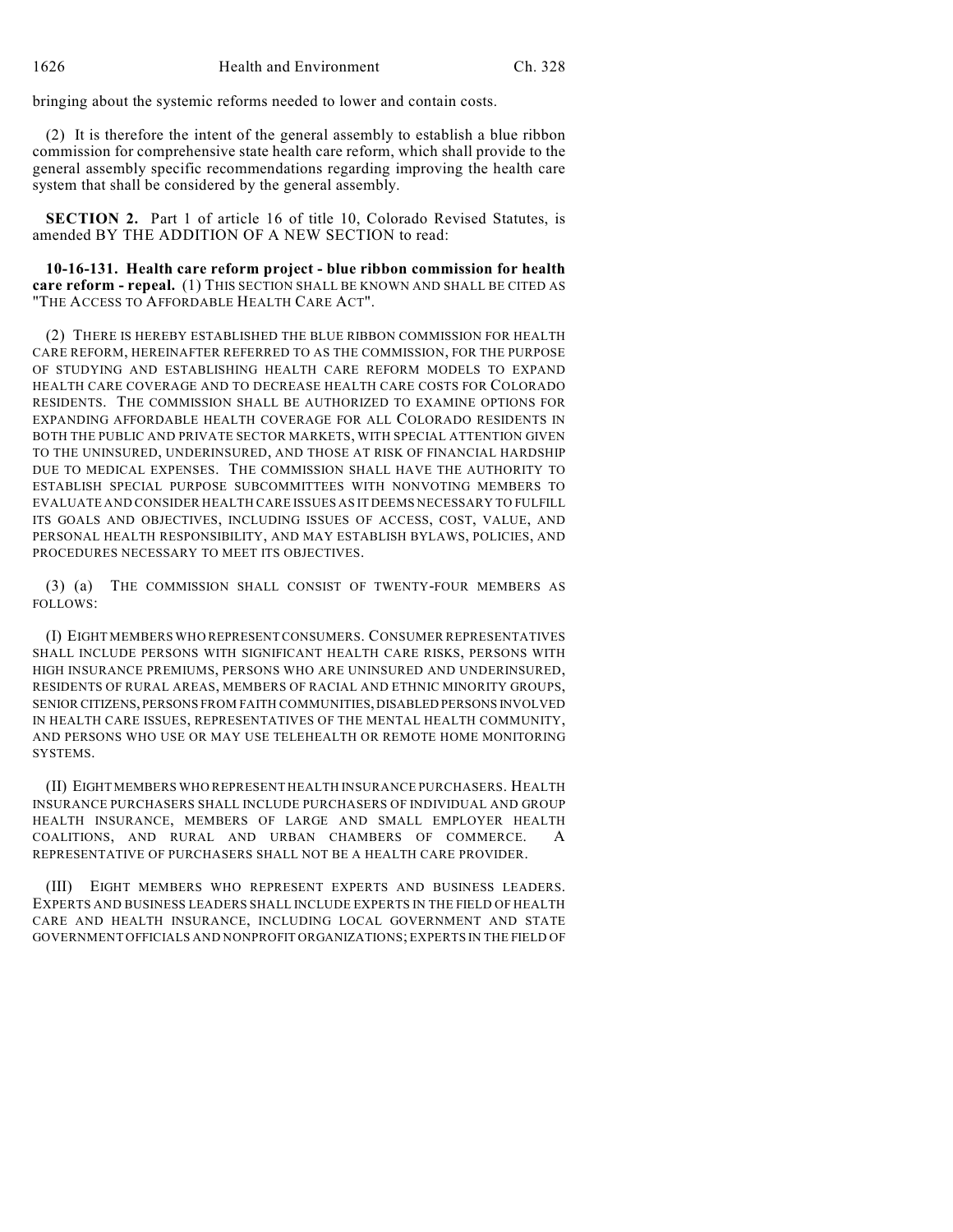DEVELOPMENTAL DISABILITIES; HEALTH CARE PROVIDERS, INCLUDING PHYSICIANS, NURSES, MENTAL HEALTH PROFESSIONALS, DRUG AND ALCOHOL ABUSE COUNSELORS, AND HOSPITALS; AND MEMBERS OF THE INSURANCE INDUSTRY.

(b) THE COMMISSION SHALL BE APPOINTED AS FOLLOWS:

(I) THE SPEAKER OF THE HOUSE OF REPRESENTATIVES, THE PRESIDENT OF THE SENATE, AND THE GOVERNOR SHALL EACH APPOINT TWO MEMBERS WHO REPRESENT CONSUMERS, TWO MEMBERS WHO REPRESENT HEALTH INSURANCE PURCHASERS, AND TWO MEMBERS WHO REPRESENT EXPERTS AND BUSINESS LEADERS.

(II) THE MINORITY LEADER OF THE HOUSE OF REPRESENTATIVES AND THE MINORITY LEADER OF THE SENATE SHALL EACH APPOINT ONE MEMBER WHO REPRESENTS CONSUMERS, ONE MEMBER WHO REPRESENTS HEALTH INSURANCE PURCHASERS, AND ONE MEMBER WHO REPRESENTS EXPERTS AND BUSINESS LEADERS.

(c) IF THERE IS A VACANCY ON THE COMMISSION FOR ANY REASON, A NEW MEMBER SHALL BE APPOINTED BY THE ORIGINAL APPOINTING AUTHORITY FROM THE APPROPRIATE REPRESENTATIVE GROUP. IF THE APPOINTING AUTHORITY FAILS TO MAKE ANY REQUIRED APPOINTMENTS WITHIN THIRTY DAYS AFTER THE VACANCY, THE SPEAKER OF THE HOUSE OF REPRESENTATIVES SHALL APPOINT THE NEW MEMBER OR MEMBERS.

(d) THE COMMISSION SHALL:

(I) WITH TECHNICAL ASSISTANCE AND GUIDANCE FROM THE PROJECT ADMINISTRATOR, WORK IN A NONPARTISAN MANNER TO EXAMINE HEALTH CARE COVERAGE AND REFORM MODELS DESIGNED TO ENSURE ACCESS TO AFFORDABLE COVERAGE FOR ALL COLORADO RESIDENTS, AND SELECT FROM THREE TO FIVE SPECIFIC HEALTH CARE COVERAGE REFORM PROPOSALS TO MEET THE NEEDS OF THE RESIDENTS OF COLORADO;

(II) MEET AS NECESSARY TO OVERSEE THE PROCESS OF SOLICITING REFORM CONCEPT PAPERS AND DETAILED PROPOSALS FROM INTERESTED PARTIES;

(III) SELECT THE TOP PROPOSALS FOR DETAILED TECHNICAL ANALYSIS BY AN INDEPENDENT CONSULTANT;

(IV) HOLD STATEWIDE INFORMATIONAL MEETINGS AT LEAST ONCE IN EACH CONGRESSIONAL DISTRICT FOR THE PURPOSE OF RECEIVING PUBLIC COMMENTS; AND

(V) PRESENT A FINAL REPORT TO THE GENERAL ASSEMBLY ON OR BEFORE NOVEMBER 30, 2007, INCLUDING AN UNBIASED ECONOMIC ANALYSIS, FEASIBILITY, AND TECHNICAL ASSESSMENT OF THE FAVORABLE AND UNFAVORABLE CONSIDERATIONS AND OF THE VARIOUS REFORM OPTIONS, AND SPECIFIC RECOMMENDATIONS, THAT SHALL BE CONSIDERED BY THE HEALTH AND HUMAN SERVICES COMMITTEES OF THE HOUSE OF REPRESENTATIVES AND THE SENATE, OR ANY SUCCESSOR COMMITTEES.

(4) (a) THE COMMISSION SHALL BE ADMINISTERED BY A NONPARTISAN PROJECT ADMINISTRATOR. THE PROJECT ADMINISTRATOR SHALL BE APPOINTED JOINTLY BY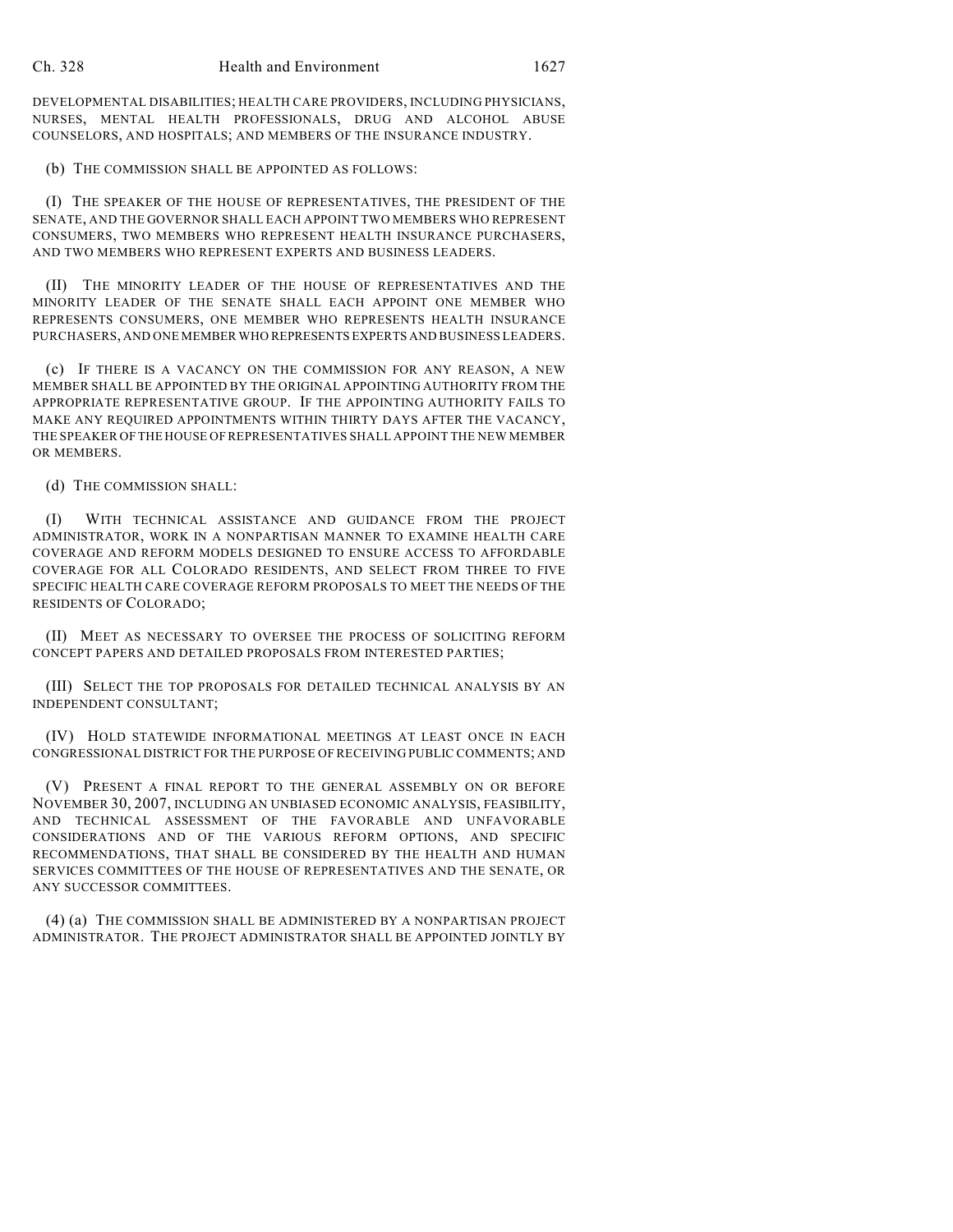1628 Health and Environment Ch. 328

THE SPEAKER OF THE HOUSE OF REPRESENTATIVES AND THE PRESIDENT OF THE SENATE FOR THE PURPOSE OF MANAGING THE WORK OF THE COMMISSION. THE PROJECT ADMINISTRATOR SHALL BE A COLORADO-BASED, NONPARTISAN INDIVIDUAL OR ORGANIZATION WITH EXPERTISE IN HEALTH CARE POLICY, DATA COLLECTION AND ANALYSIS, REPORT GENERATION, ORGANIZING PUBLIC MEETINGS, AND MANAGING PROJECT BUDGETS AND PROCESSES. THE SPEAKER OF THE HOUSE OF REPRESENTATIVES AND THE PRESIDENT OF THE SENATE SHALL APPOINT A PROJECT COORDINATOR WHO SHALL BE RESPONSIBLE FOR THE COORDINATION AND DELIVERY OF THE FINAL REPORT PRESENTED TO THE GENERAL ASSEMBLY PURSUANT TO SUBPARAGRAPH (V) OF PARAGRAPH (d) OF SUBSECTION (3) OF THIS SECTION; COORDINATION OF PROJECT OBJECTIVES, TIMELINES, AND REGULAR LIAISON ACTIVITIES BETWEEN THE PROJECT ADMINISTRATOR, THE GENERAL ASSEMBLY, AND INTERESTED PERSONS; AND FOR PROVIDING INFORMATION TO THE GENERAL PUBLIC REGARDING THE HEALTH CARE REFORM EFFORTS OUTLINED IN THIS SECTION.

(b) THE PROJECT ADMINISTRATOR SHALL ORGANIZE A PROCESS TO IDENTIFY INSURANCE REFORM PROPOSALS GENERATED APPLICABLE TO COLORADO FROM INTERESTED PARTIES. THE PROCESS SHALL INCLUDE, BUT NOT BE LIMITED TO, THE FOLLOWING:

(I) THE PROJECT ADMINISTRATOR SHALL INVITE INTERESTED INDIVIDUALS OR ORGANIZATIONS TO SUBMIT PROPOSALS ACCORDING TO CONTENT CRITERIA DEVELOPED BY THE PROJECT ADMINISTRATOR THAT DESCRIBE METHODS FOR EXPANDING HEALTH CARE COVERAGE AND RELATED REFORM CONCEPTS.

(II) THE PROJECT ADMINISTRATOR SHALL SUBMIT ACCEPTABLE PROPOSALS AS DETERMINED BY THE ADMINISTRATOR TO THE COMMISSION FOR DISCUSSION AND THE ULTIMATE SELECTION OF THREE TO FIVE FAVORABLE PROPOSALS.

(III) THE COMMISSION SHALL SUBMIT FROM THREE TO FIVE OF THE PROPOSALS DEEMED MOST FAVORED BY THE COMMISSION TO AN INDEPENDENT CONSULTING FIRM SELECTED BY THE COMMISSION FOR TECHNICAL COMPARATIVE ANALYSIS OF COST IMPACTS, UTILIZATION, DESIGN, AND OTHER AREAS.

(IV) ON OR BEFORE NOVEMBER 30, 2007, THE COMMISSION SHALL PRESENT THE FINAL REPORT REQUIRED PURSUANT TO SUBPARAGRAPH (V) OF PARAGRAPH (d) OF SUBSECTION (3) OF THIS SECTION TO THE GENERAL ASSEMBLY, WHICH SHALL INCLUDE SUMMARIES OF THE PROPOSALS AND THE RESULTS OF THE TECHNICAL ANALYSIS.

(5) (a) THERE IS HEREBY CREATED IN THE STATE TREASURY THE HEALTH CARE REFORM CASH FUND. THE FUND SHALL CONSIST OF MONEYS APPROPRIATED ORAPPROPRIATED BY THE GENERAL ASSEMBLY TO THE FUND AND GIFTS, GRANTS, AND DONATIONS FROM DONORS WHO SHALL REMAIN ANONYMOUS TO THE PROJECT ADMINISTRATOR AND THE MEMBERS OF THE COMMISSION. THE MONEYS IN THE HEALTH CARE REFORM CASH FUND AND ALL INTEREST EARNED ON MONEYS IN THE FUND SHALL NOT BE CREDITED OR TRANSFERRED TO THE GENERAL FUND AT THE END OF ANY FISCAL YEAR.

(b) ON JUNE 30, 2006, ONE HUNDRED THOUSAND DOLLARS FROM THE GENERAL FUND SHALL BE APPROPRIATED TO AND BECOME PART OF THE HEALTH CARE REFORM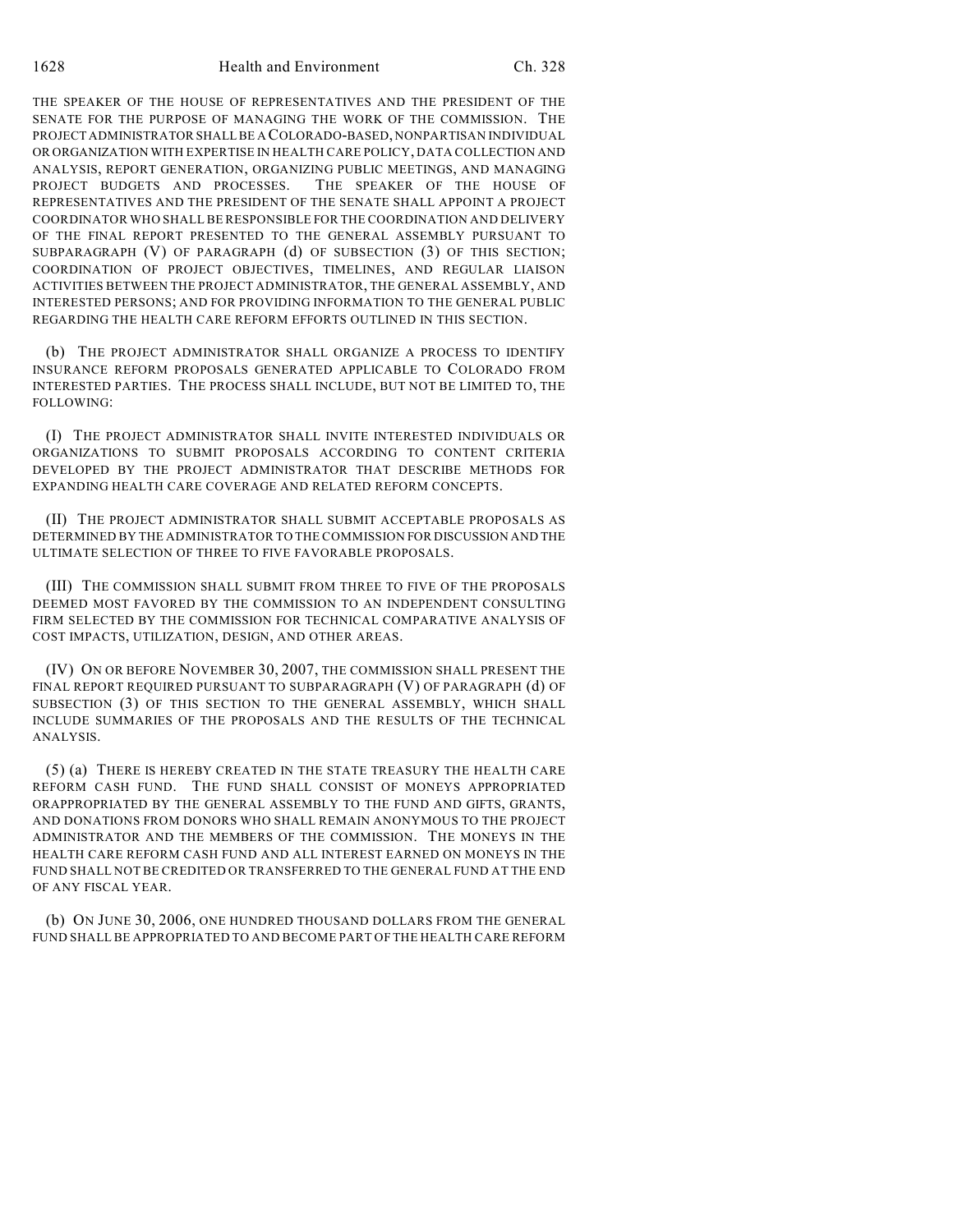#### Ch. 328 Health and Environment 1629

CASH FUND. SUCH GENERAL FUND APPROPRIATION SHALL BE FROM MONEYS MADE AVAILABLE BY REDUCING THE FISCAL YEAR 2005-06 GENERAL FUND APPROPRIATION TO THE DEPARTMENT OF HEALTH CARE POLICY AND FINANCING, INDIGENT CARE PROGRAM IN THE CHILDREN'S HOSPITAL, CLINIC BASED INDIGENT CARE. ON JULY 1, 2006, THE GENERAL ASSEMBLY SHALL APPROPRIATE FIFTY THOUSAND DOLLARS FROM THE CASH FUND TO THE COMMISSION. AFTER THE COMMISSION HAS CERTIFIED TO THE STATE CONTROLLER THAT THE COMMISSION HAS RECEIVED AT LEAST FIFTY THOUSAND DOLLARS FROM GIFTS, GRANTS, AND DONATIONS FOR THE PURPOSES OF CARRYING OUT THE PROVISIONS OF THIS SECTION, AN ADDITIONAL FIFTY THOUSAND DOLLARS SHALL BE APPROPRIATED TO THE COMMISSION.

(c) THE MONEY IN THE HEALTH CARE REFORM CASH FUND SHALL BE USED FOR THE DEVELOPMENT OF THE THREE TO FIVE PROPOSALS; FOR TECHNICAL COSTS AND A FEASIBILITY STUDY; TO FUND THE PROJECT ADMINISTRATOR AND PROJECT COORDINATOR POSITIONS; TO COVER COSTS OF STATEWIDE HEARINGS; TO PAY THE MEMBERS OF THE COMMISSION REASONABLE AND NECESSARY EXPENSES, INCLUDING A PER DIEM AMOUNT SET BY THE COMMISSION NOT TO EXCEED ONE HUNDRED DOLLARS PER MEETING, TRAVEL EXPENSES, AND OUT-OF-POCKET EXPENSES RELATED TO THE DUTIES OF THE MEMBER; AND FOR ANY OTHER EXPENSES NECESSARY TO CARRY OUT THE PROVISIONS OF THIS SECTION.

(6) THIS SECTION IS REPEALED, EFFECTIVE JULY 1, 2010.

**SECTION 3.** Part V (4) and the affected totals of section 2 of chapter 354, Session Laws of Colorado 2005, as amended by section 1 of House Bill 06-1217 and section 6 of House Bill 06-1385, enacted at the Second Regular Session of the Sixty-fifth General Assembly, are amended to read:

Section 2. **Appropriation.**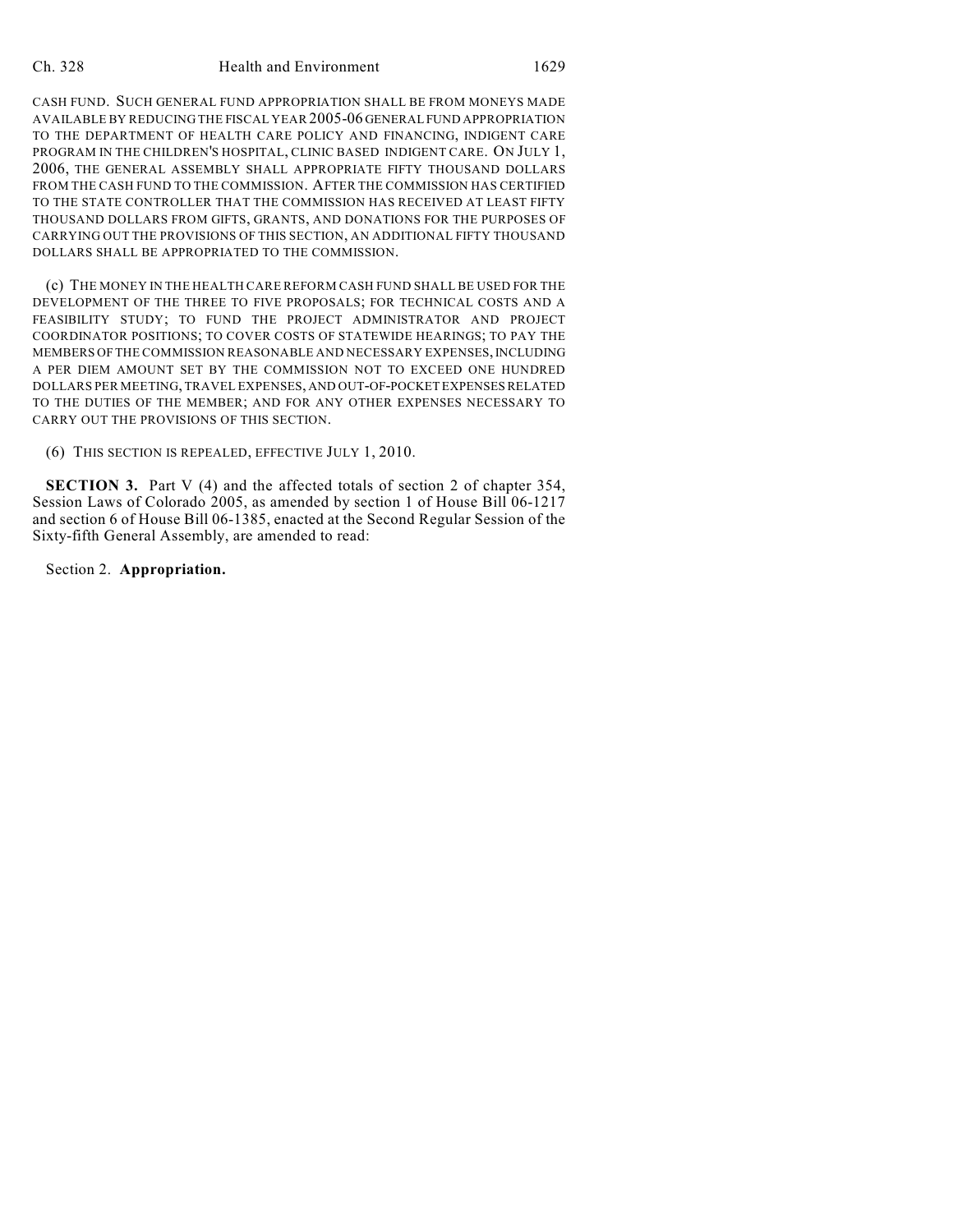| × | I |
|---|---|
|---|---|

# Health and Environment 1630

|                 |              | <b>APPROPRIATION FROM</b> |                |              |               |                |
|-----------------|--------------|---------------------------|----------------|--------------|---------------|----------------|
| ITEM &          | <b>TOTAL</b> | <b>GENERAL</b>            | <b>GENERAL</b> | <b>CASH</b>  | <b>CASH</b>   | <b>FEDERAL</b> |
| <b>SUBTOTAL</b> |              | <b>FUND</b>               | <b>FUND</b>    | <b>FUNDS</b> | <b>FUNDS</b>  | <b>FUNDS</b>   |
|                 |              |                           | <b>EXEMPT</b>  |              | <b>EXEMPT</b> |                |
| \$              |              |                           |                |              | S             |                |

**PART V DEPARTMENT OF HEALTH CARE POLICY AND FINANCING**

## **(4) INDIGENT CARE PROGRAM** Safety Net Provider

| Payments <sup>43</sup>           | 281,007,750 | 9,432,484(M)  |                   | 131,071,391 <sup>a</sup>  | 140,503,875 |
|----------------------------------|-------------|---------------|-------------------|---------------------------|-------------|
| The Children's Hospital,         |             |               |                   |                           |             |
| Clinic Based Indigent            |             |               |                   |                           |             |
| Care                             | 36,244,576  | 18,122,288(M) |                   |                           | 18,122,288  |
|                                  | 36,044,576  | 18,022,288(M) |                   |                           | 18,022,288  |
| Pediatric Speciality             |             |               |                   |                           |             |
| Hospital                         | 5,452,134   | 2,726,067(M)  |                   |                           | 2,726,067   |
| H.B. 97-1304 Children's          |             |               |                   |                           |             |
| Basic Health Plan Trust          | 23,342,785  | 2,255,000     | $160,256^{\circ}$ | 20,927,529°               |             |
| Children's Basic Health          |             |               |                   |                           |             |
| Plan Administration              | 4,181,207   |               |                   | 1,947,089 <sup>d</sup>    | 2,234,118   |
| Children's Basic Health          |             |               |                   |                           |             |
| Plan Premium Costs <sup>44</sup> | 77,006,123  |               |                   | $27,056,309$ <sup>d</sup> | 49,949,814  |
| Children's Basic Health          |             |               |                   |                           |             |
| Plan Dental Benefit Costs        | 6,218,783   |               |                   | 2,176,574 <sup>d</sup>    | 4,042,209   |
|                                  |             |               |                   |                           |             |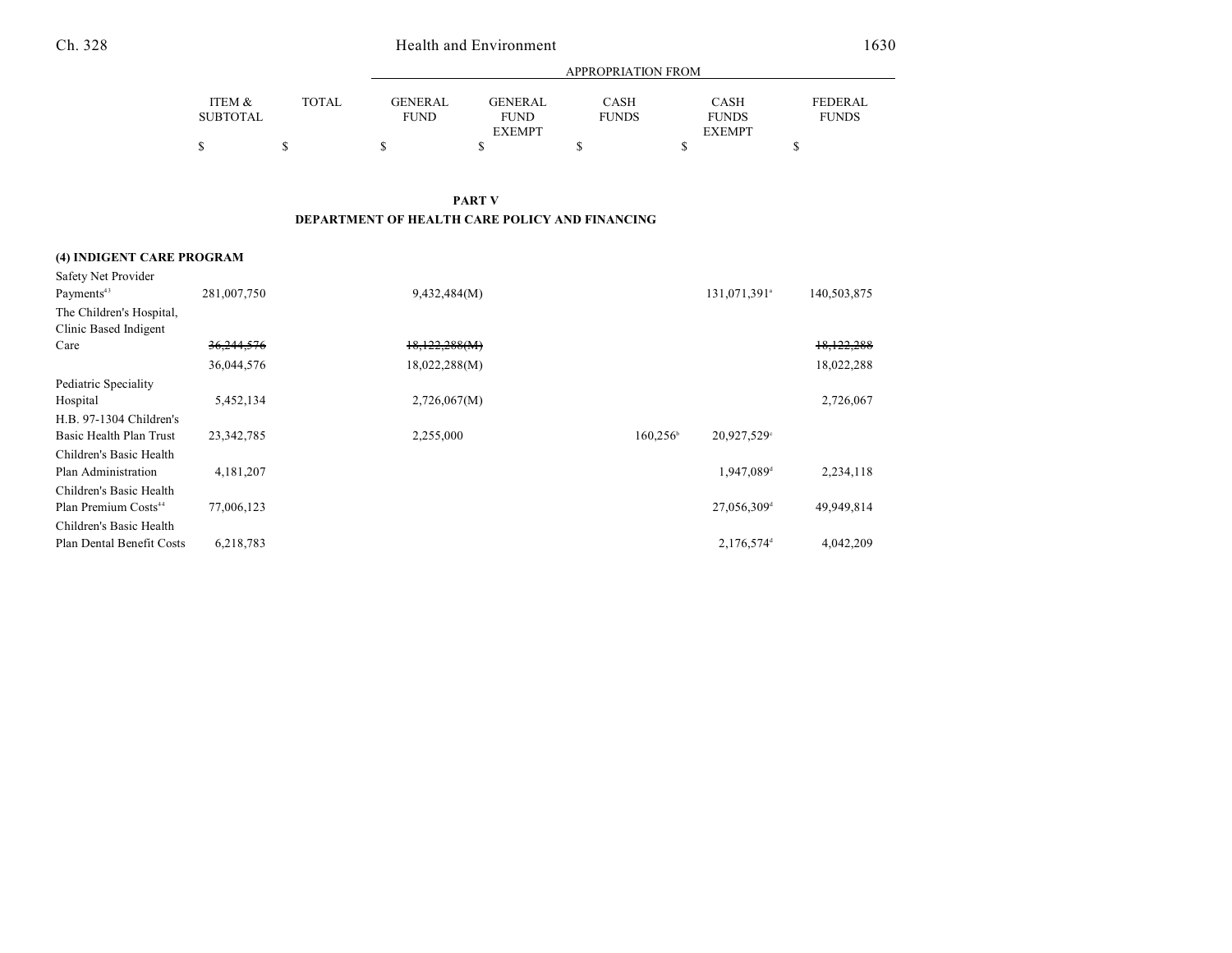| Comprehensive Primary    |           |             |                          |
|--------------------------|-----------|-------------|--------------------------|
| and Preventive Care Fund | 2,615,941 |             | $2,615,941$ °            |
| Comprehensive Primary    |           |             |                          |
| and Preventive Care      |           |             |                          |
| Grants Program           | 2,615,941 |             | $2,615,941$ <sup>f</sup> |
|                          |           | 438,685,240 |                          |
|                          |           | 438,485,240 |                          |
|                          |           |             |                          |

<sup>a</sup> This amount represents public funds certified as representing expenditures incurred by hospitals that are eligible for federal financial participation under the Medicaid Major Teaching Hospital Program, Medicaid, and the Medicaid Disproportionate Share Payments to Hospitals Program.

<sup>b</sup> This amount shall be from annual premiums paid by participating families.

<sup>e</sup> This amount shall be from the Tobacco Litigation Settlement Cash Fund created in Section 24-22-115, C.R.S., pursuant to Section 24-75-1104.5 (1) (c), C.R.S. <sup>4</sup> These amounts shall be from the Children's Basic Health Plan Trust created in Section 26-19-105, C.R.S.

<sup>e</sup> This amount shall be from the Tobacco Litigation Settlement Cash Fund created in Section 24-22-115, C.R.S., pursuant to Section 24-75-1104.5 (1) (b), C.R.S.

<sup>f</sup> This amount shall be from the Comprehensive Primary and Preventive Care Fund created in Section 26-4-1007, C.R.S., pursuant to Section 24-75-1104.5 (1) (b), C.R.S.

**TOTALS PART V**

**(HEALTH CARE POLICY AND**

| - - - - - - - - - - -<br><b>FINANCING)</b> 4,5 |                                 | \$261.300.000 | \$655,697 | \$288,981,272 <sup>a</sup> <del>\$1,570,854,435</del> |                 |
|------------------------------------------------|---------------------------------|---------------|-----------|-------------------------------------------------------|-----------------|
|                                                | \$3,218,424,823 \$1,096,733,419 |               |           |                                                       | \$1,570,754,435 |
|                                                |                                 |               |           |                                                       |                 |

<sup>a</sup> Of this amount, \$35,506,280 contains an (T) notation, and \$551,894 contains a (L) notation.

Ch. 328 Health and Environment 1631